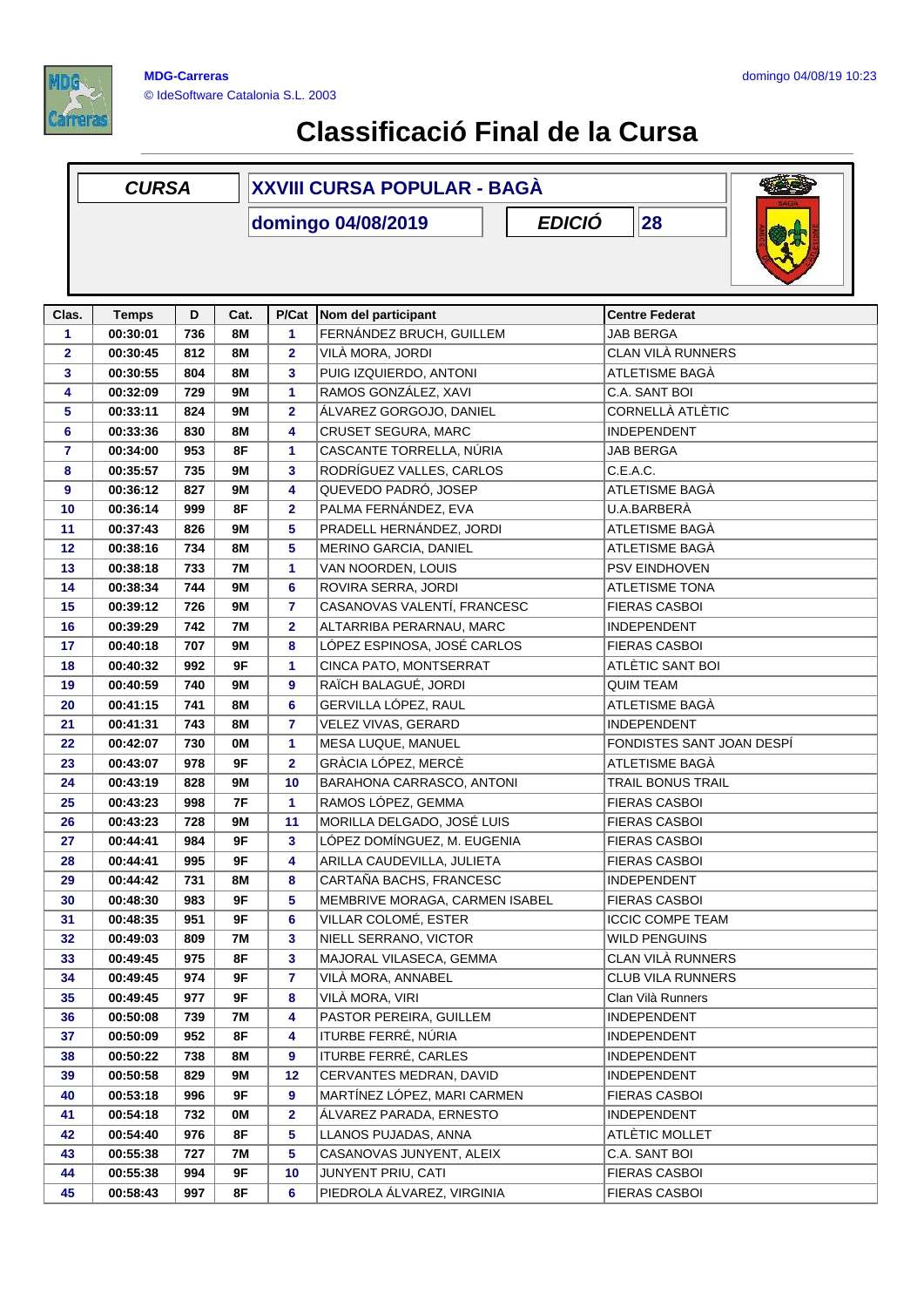

| 46 | 00:59:34 | 745 | 0M | 3  | JIMÉNEZ RAMOS, FRANCESC      | L'AIRE SPORT              |
|----|----------|-----|----|----|------------------------------|---------------------------|
| 47 | 01:03:11 | 737 | 9M | 13 | HALDON LORMAN, JOAN          | ATLÉTIC MANRESA           |
| 48 | 01:03:11 | 993 | 9F | 11 | OLIVARES ESPAÑA, MONTSERRAT  | FIERAS CASBOI             |
| 49 | 01:09:04 | 806 | 0M | 4  | ADMETLLA MASERAS, JOSEP      | SOCIETAT ATLÈTICA CORBERA |
| 50 | 01:15:11 | 825 | 8M | 10 | PUYUELO CAPELLAS, JORDI      | <b>ATLÈTIC MOLLET</b>     |
| 51 | 01:15:11 | 725 | 9M | 14 | DEL VALLE ESCALANTE, JOSE M. | FIERAS CASBOI             |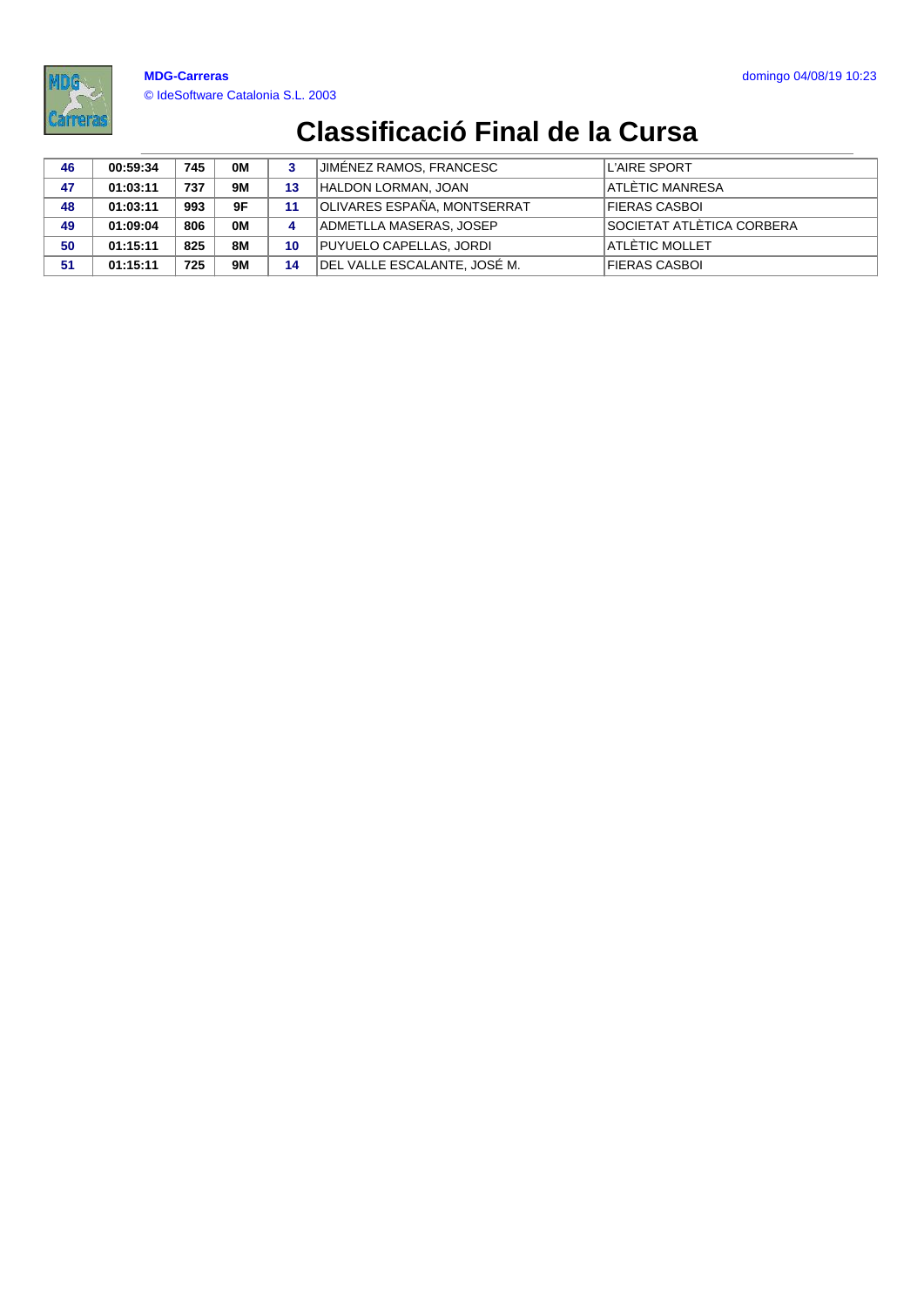

|              | <b>CURSA</b>         |            |           | XXVIII CURSA POPULAR XS - BAGÁ |                                                  |                                              |
|--------------|----------------------|------------|-----------|--------------------------------|--------------------------------------------------|----------------------------------------------|
|              |                      |            |           |                                | <b>EDICIÓ</b><br>domingo 04/08/2019              | 28                                           |
| Clas.        | <b>Temps</b>         | D          | Cat.      | P/Cat                          | Nom del participant                              | <b>Centre Federat</b>                        |
| 1            | 00:03:20             | 22         | 1F        | 1                              | LÓPEZ FURIÓ, ONA                                 | CLUB ATLETISME PUIGCERDÀ                     |
| $\mathbf{2}$ | 00:03:26             | 19         | 1M        | 1                              | VELEZ MADERUELO, ROC                             | INDEPENDENT                                  |
| 3            | 00:03:31             | 13         | 1M        | $\mathbf{2}$                   | MARTÍNEZ CABALLE, ALEIX                          | INDEPENDENT                                  |
| 4            | 00:03:38             | 12         | 1F        | $\overline{\mathbf{2}}$        | AMILLS FARRÀS, JÚLIA                             | <b>BAGA FINISHER</b>                         |
| 5            | 00:03:46             | 20         | 1M        | 3                              | RIUS SALAS, BERNAT                               | INDEPENDENT                                  |
| 6            | 00:04:02             | 11         | 1M        | 4                              | FUSTÉ GALLEGO, TEO                               | ATLETISME BAGÀ                               |
| 7            | 00:04:06             | 17         | 1F        | 3                              | GERVILLA MOSELLA, BLANCA                         | <b>INDEPENDENT</b>                           |
| 8            | 00:04:18             | 16         | 1M        | 5                              | GALINDO AVILA, CESAR                             | <b>INDEPENDENT</b>                           |
| 9            | 00:04:26             | 15         | 1M        | 6                              | TEJERA PADULLÈS, POL                             | ATLETISME BAGÀ                               |
| 10           | 00:04:28             | 14         | 1M        | $\overline{7}$                 | TEJERA PADULLÈS, LEO                             | ATLETISME BAGÀ                               |
| 11           | 00:04:37             | 21         | 1M        | 8                              | FITÓ BONFILL, ORIOL                              | <b>INDEPENDENT</b>                           |
| 12           | 00:05:17             | 18         | 1M        | 9                              | CLARÀ BARNIOL, MARTÍ                             | <b>BERGA RESORT</b>                          |
| 13           | 00:08:08             | 268        | <b>2M</b> | 1                              | DRESSLER QUINTANA, JACK                          | <b>INDEPENDENT</b>                           |
| 14           | 00:08:11             | 201        | 2M        | $\overline{\mathbf{2}}$        | PESQUER PALMA, ERIC                              | Bagà Finisher                                |
| 15           | 00:08:16             | 273        | <b>2M</b> | 3                              | LÓPEZ FURIÓ, OLEGUER                             | CLUB ATLETISME PUIGCERDÀ                     |
| 16           | 00:08:22             | 271        | 2F        | 1                              | DALMAU CASADESÚS, ÀNIA                           | RUNNERS BERGUEDÀ                             |
| 17           | 00:08:24             | 204        | 2M        | 4                              | CARULLA MAESTRO, POL                             | <b>BAGÀ FINISERS</b>                         |
| 18           | 00:09:08             | 272        | 2M        | 5                              | CLARÀ BARNIOL, ROGER                             | <b>BERGA RESORT</b>                          |
| 19           | 00:09:23             | 202        | 2M        | 6                              | FUSTÉ GALLEGO, ARNAU                             | RUNNERS BERGUEDÀ                             |
| 20           | 00:09:33             | 206        | <b>2M</b> | $\overline{7}$                 | GOMBAU ROMANI, FROILAN                           | MONTBIKE AMPOSTA                             |
| 21           | 00:09:34             | 200        | 2F        | $\overline{\mathbf{2}}$        | PINILLA FERNÁNDEZ, VALENTINA                     | <b>BAGÀ FINISHERS</b>                        |
| 22           | 00:09:59             | 205        | 2F        | 3                              | CARULLA MAESTRO, MARTINA                         | <b>BAGÀ FINISHERS</b>                        |
| 23           | 00:10:00             | 203        | 2M        | 8                              | COROMINAS RODRÍGUEZ, ARNAU                       | <b>INDEPENDENT</b>                           |
| 24           | 00:12:15             | 269        | 2F        | 4                              | RIOS RAMOS, BERTA                                | <b>BAGÀ FINISHERS</b>                        |
| 25           |                      | 270        | 2F        | 5                              | ESPÍNOLA CRISTOBAL, NOA                          | <b>BAGÀ FINISHERS</b>                        |
|              | 00:12:15             | 300        | 3M        |                                | COROMINAS RODRÍGUEZ, ROGER                       | <b>INDEPENDENT</b>                           |
| 26           | 00:16:03             |            |           | 1                              |                                                  |                                              |
| 27           | 00:16:46             | 325        | 3M        | 2                              | BALAGUER NOGUERA, JOAN<br>QUEVEDO CABALLE, JOSEP | MOUNTAIN RUNNERS BERGUEDÀ                    |
| 28           | 00:16:55             | 472        | 4M        | 1                              | CANTERO ALSINA, JAN                              | ATLETISME BAGÀ<br>CLUB EXCURSIONISTA CARDONA |
| 29           | 00:17:20             | 318        | 3M        | 3                              |                                                  |                                              |
| 30           | 00:17:33             | 459<br>315 | 4M        | 2                              | PESQUER PALMA, IZAN<br>DRESSLER QUINTANA, MARC   | Bagà Finisher<br><b>INDEPENDENT</b>          |
| 31<br>32     | 00:17:52<br>00:18:09 | 473        | 3M        | 4<br>3                         | VERGÉS PIZARRO, ROGER                            | <b>AVINENT MANRESA</b>                       |
| 33           | 00:18:30             | 321        | 4M<br>3M  | 5                              | DALMAU CASADESÚS, ARNAU                          | RUNNERS BERGUEDÀ                             |
| 34           | 00:18:32             | 475        | 4M        | 4                              | <b>GOMBAU ROMANI, ADRIA</b>                      | MONTBIKE AMPOSTA                             |
| 35           | 00:20:10             | 470        | 4F        | 1                              | PUYUELO LLANOS, LAURA                            | ATLÈTIC MOLLET                               |
|              | 00:20:40             | 471        |           | 5                              | PUYUELO MARRUGAT, JOAN                           | INDEPENDENT                                  |
| 36<br>37     | 00:20:41             | 320        | 4M<br>3F  | 1                              | SEGOVIA VELASCO, ABRIL                           | U. A. RUBİ                                   |
| 38           | 00:21:06             | 323        | 3F        | $\overline{\mathbf{2}}$        | CALVO PONS, JÚLIA                                | <b>INDEPENDENT</b>                           |
|              | 00:22:12             |            | ЗM        | 6                              | <b>GRAU POUS, MARÇAL</b>                         | <b>INDEPENDENT</b>                           |
| 39           |                      | 317        |           |                                |                                                  | <b>BAGÀ FINISHERS</b>                        |
| 40           | 00:23:36             | 462        | 4M        | 6                              | ESPINOLA CRISTOBAL, ERIC                         |                                              |
| 41           | 00:23:38             | 602        | 6M        | 1                              | VERGÉS PIZARRO, ORIOL                            | AVINENT MANRESA                              |
| 42           | 00:23:50             | 556        | 5M        | 1                              | LOPEZ VILAJOSANA, ADRIÀ                          | LAIA DIEZ                                    |
| 43           | 00:23:59             | 507        | 5M        | $\mathbf 2$                    | COSTA YLLA, MARTÍ                                | ATLÈTIC VIC                                  |
| 44           | 00:24:16             | 314        | 3M        | 7                              | QUINTANA GENER, POL                              | ATLETISME BAGÀ                               |
| 45           | 00:25:15             | 316        | ЗM        | 8                              | SERRA QUINTANA, PAU                              | ATLETISME BAGÀ                               |